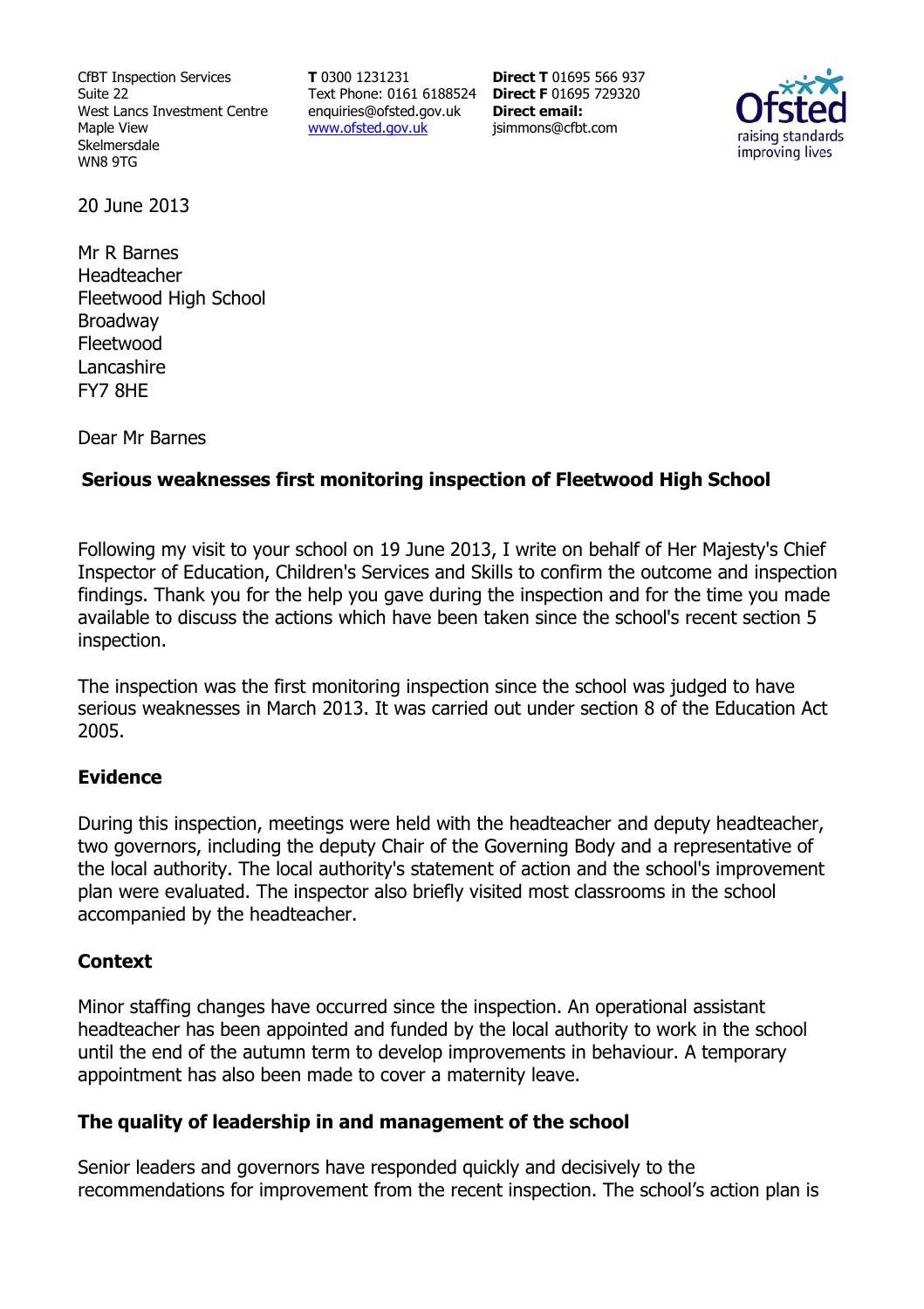detailed and addresses each of the three main recommendations. Specific targets, success criteria, responsibilities and timelines to test how quickly improvements take place are clearly identified.

Weaknesses in provision in mathematics were acknowledged as an issue prior to the inspection and several recovery strategies were already in place. The inspection has accelerated this process. The actions are clearly focused and brokered support is being provided by an effective practice school. Senior leaders acknowledge that improvements are beginning to emerge but that there is not yet the consistently good mathematics teaching that is needed to remedy underachievement. A programme to improve teaching and learning across the school is also being established. This is linked to an appropriate professional development programme with weaker teachers being provided with a personalised package of support. Whole-school training has also been provided on questioning and is making sure that work set is more appropriate to the ability of the pupils and meets their individual needs better. Other improvements have focused on making more effective and less laboured starts to lessons.

The staffing structure is being reorganised to ensure greater accountability and enable monitoring procedures to be sharper. There is a stronger focus on early identification of underachievement and consistent approaches to improve teaching. School leaders are rolling out a wide range of strategic actions designed to raise student performance, improve the quality and impact of teaching and increase the effectiveness of leadership throughout the school. Data identify that there should be an improvement in examination results compared to the previous year. A common planning format, which is not over-bureaucratic, has been established to ensure consistency across the school. Behaviour, particularly in lessons has improved. A zero-tolerance policy is central to current practice. However, this has resulted in a high number of exclusions. Strategies to improve the quality and consistency of subject leaders will require further refinement. Currently, there is a strong focus on training subject leaders to monitor and analyse the work in their curriculum areas but less evidence is available to show how they will lead and develop each subject or improve specialist knowledge. The local authority intends to link each subject to an appropriate and effective practitioner in another school to support this initiative. This has currently been initiated in the core subjects where there is more readily available support, including consultants.

Managers will need to review the impact of each action to ensure that it is effective and still appropriate in the face of changing needs or circumstances. For example, the revision of schemes of work will need to be reviewed in the light of current national changes to ensure that revisions are relevant and of use in the future.

Governors are committed and ambitious for the school. However, they recognise that over time they have fallen short of holding school leaders sufficiently to account for students' slow progress. Since the appointment of the current headteacher a year ago, there is greater transparency and the governing body is more active in challenging the school and holding management to account. A recent external review of governance was commissioned and was positive about their role. High calibre foundation governors, including those with a good and recent knowledge of education, have been appointed. The committee structure has also been reviewed. An active self-review group has been established which meets regularly to consider agenda closely linked to the whole school evaluation cycle. This